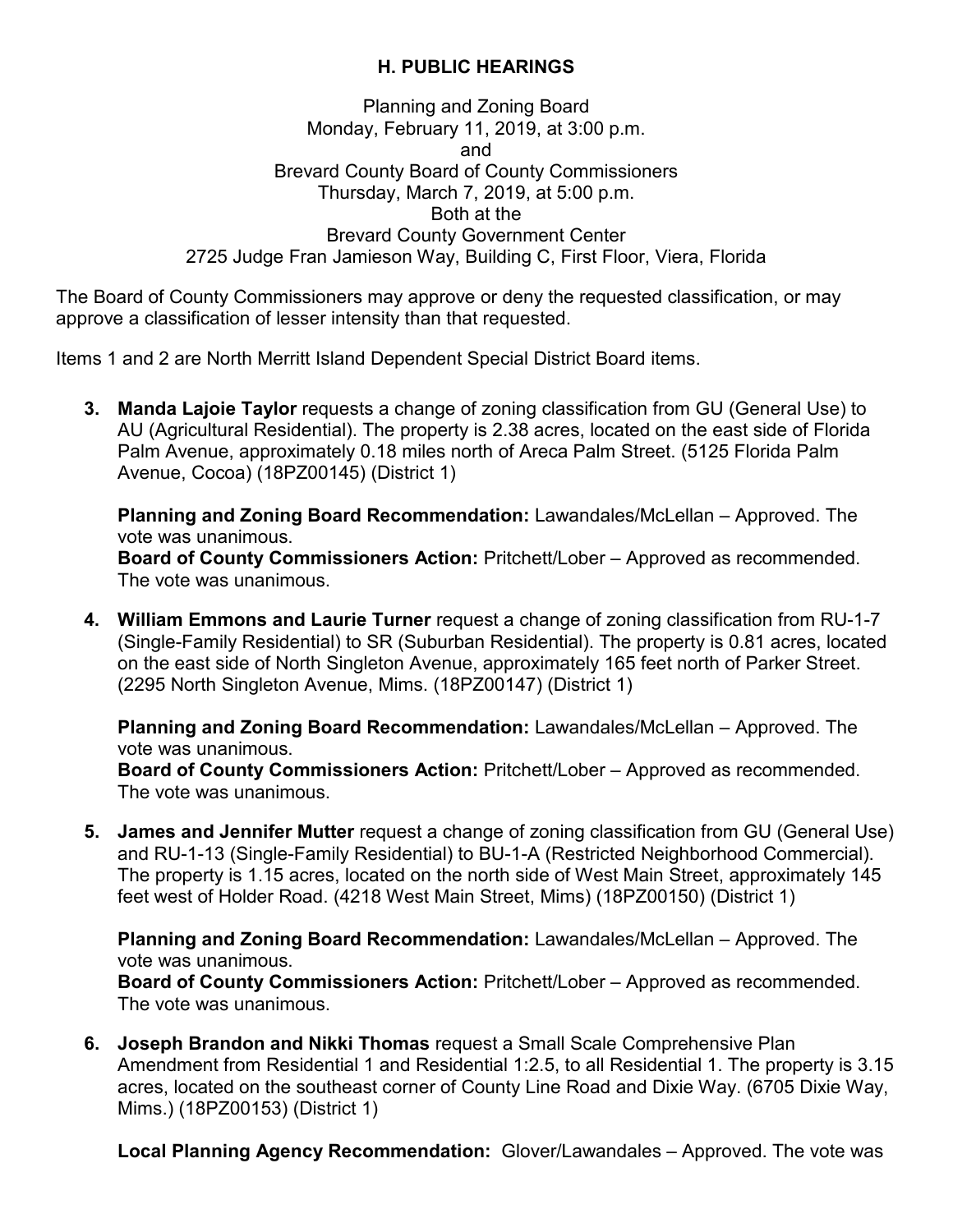P&Z Agenda February 11, 2019 (March 7, 2019 BCC) Page 2

6:2, with McLellan and Minneboo voting nay.

**Board of County Commissioners Action:** Pritchett/Lober – Tabled to the April 4, 2019, County Commission meeting. The vote was unanimous.

**Board of County Commissioners Action of 04/04/19:** Pritchett/Lober – Denied. The vote was unanimous. Lober/Pritchett – Directed the County Attorney to prepare Finding of Facts. The vote was unanimous.

**7. Joseph Brandon and Nikki Thomas** request a change of zoning classification from AU (Agricultural Residential) to RR-1 (Rural Residential). The property is 19.75 acres, located on the southeast corner of County Line Road and Dixie Way. (6705 Dixie Way, Mims) (18PZ00154) (District 1)

**Planning and Zoning Board Recommendation:** Lawandales/Hodgers – Tabled to the March 11, 2019, Planning and Zoning Board meeting. The vote was unanimous. **Board of County Commissioners Action:** Pritchett/Lober – Tabled to the April 4, 2019, County Commission meeting. The vote was unanimous.

**Board of County Commissioners Action of 04/04/19:** Pritchett/Lober – Denied. The vote was unanimous. Lober/Pritchett – Directed the County Attorney to prepare Finding of Facts. The vote was unanimous.

**8. M&R United, Inc.** (Carmine Ferraro) requests a change of zoning classification from BU-1 (General Retail Commercial) to BU-2 (Retail, Warehousing, and Wholesale Commercial). The property is 13.27 acres, located on the west side of Grissom Parkway, between Cinnamon Fern Boulevard and Ranch Road. (No assigned address. In the Port Saint John area.) (18PZ00156) (District 1)

**Planning and Zoning Board Recommendation:** Lawandales/McLellan – Tabled to the March 25, 2019, Local Planning Agency meeting. The vote was unanimous. **Board of County Commissioners Action:** Pritchett/Lober – Tabled to the April 4, 2019, County Commission meeting. The vote was unanimous.

**9. Barbara J. and Joseph J. Tulskie, Jr.** - (Rodney Honeycutt) request removal of an existing BDP (Binding Development Plan), and requests a CUP (Conditional Use Permit) for a Temporary Security Trailer. The property is 1.55 acres, located on the southeast corner of Tangerine Avenue and North Tropical Trail. (140 North Tropical Trail, Merritt Island) (18PZ00159) (District 2) (Applicant amended the request on 01/31/19 to ask for an amendment to an existing Binding Development Plan only, removing the request for a Conditional Use Permit for a Temporary Security Trailer)

**Planning and Zoning Board Recommendation:** McLellan/Filiberto – Approved. The vote was 7:1, with Lawandales voting nay.

**Board of County Commissioners Action:** Lober/Pritchett – Approved with a Binding Development Plan limiting the uses on the property to recreational vehicle display/sales with detailing and minor repairs; a retail and office building of a maximum of 2,600 square feet; the only access to the site will be from the existing access on North Tropical Trail and the existing access on Tangerine Avenue; an opaque access gate on North Tropical Trail; the property shall be completely buffered by a combination of plantings, fence, and the opaque gate on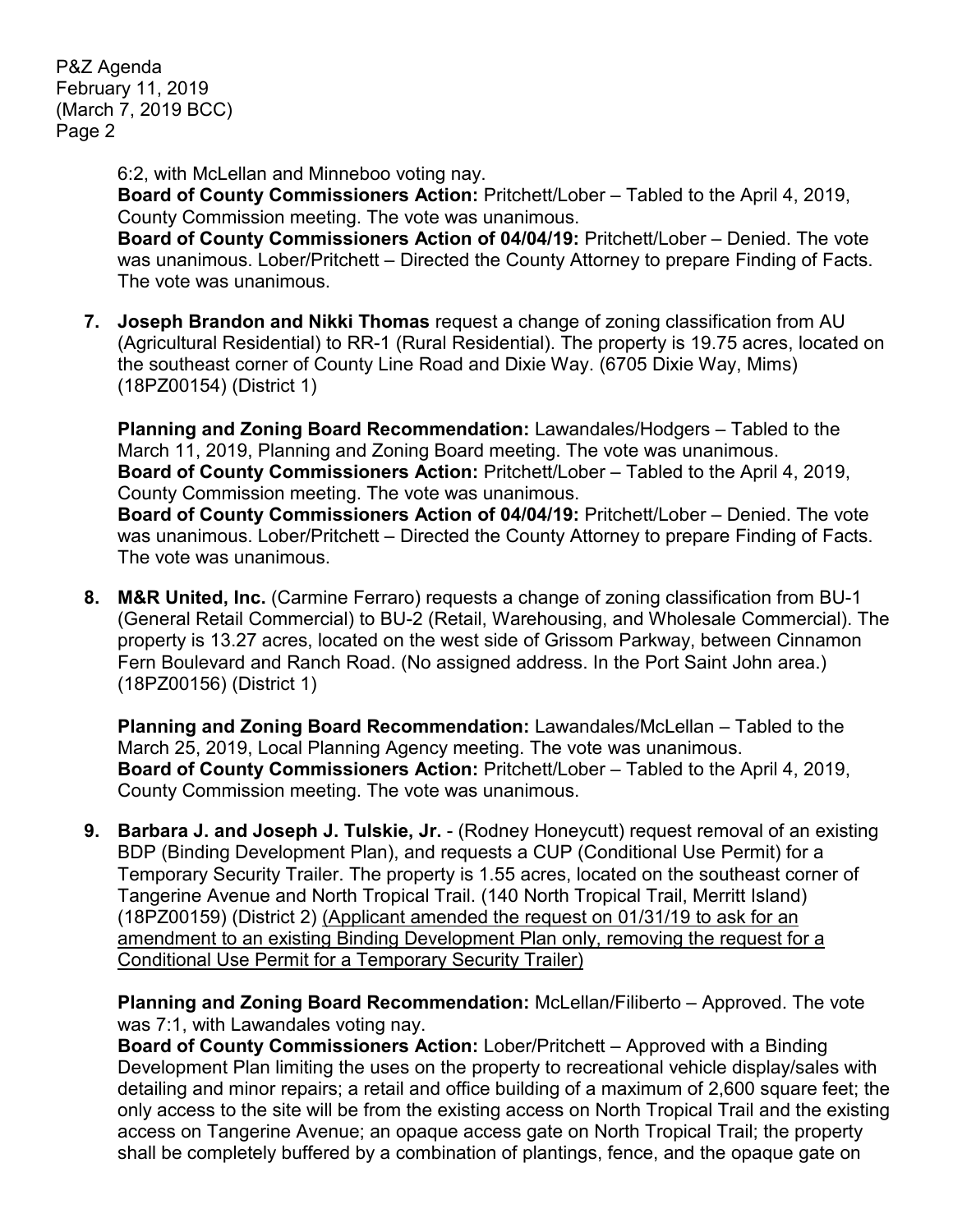P&Z Agenda February 11, 2019 (March 7, 2019 BCC) Page 3

> North Tropical Trail; and no parking of vehicles or equipment from any use on the site will be allowed outside the property. The vote was unanimous. The Binding Development Plan will be scheduled as a Consent Item on a subsequent County Commission agenda, per Policy BCC-52. Resolution to be completed upon receipt of recorded BDP.

**10. John L. Jackson, Trustee** – (Bruce Moia) requests a Small Scale Comprehensive Plan Amendment from NC (Neighborhood Commercial) and CC (Community Commercial) to all CC. The property is 3.28 acres, located on the north side of State Road 46, approximately 0.2 miles west of the Interstate 95 and State Road 46 interchange. (No assigned address. In the Mims area.) (18PZ00160) (District 1)

**Local Planning Agency Recommendation:** Lawandales/Hodgers – Approved. The vote was unanimous.

**Board of County Commissioners Action:** Pritchett/Lober – Approved as recommended and adopted Ordinance 19-04. The vote was unanimous.

**11. John L. Jackson, Trustee** – (Bruce Moia) requests a change of zoning classification from GU (General Use), BU-1 (General Retail Commercial), and BU-2 (Retail, Warehousing, and Wholesale Commercial) to all BU-2. The property is 16.4 acres, located on the north side of State Road 46, approximately 0.2 miles west of the Interstate 95 and State Road 46 interchange. (No assigned address. In the Mims area.) (18PZ00161) (District 1)

**Planning and Zoning Board Recommendation:** Filiberto/McLellan – Approved. The vote was unanimous.

**Board of County Commissioners Action:** Pritchett/Lober – Approved with a Binding Development Plan limiting development to a fast food restaurant with drive-thru, of no more than 2,700 square feet, a convenience store of no more than 10,300 square feet, a gas station of no more than 24 fueling stations, a tire care center with a maximum of 3 bays, and a hotel with a maximum of 120 rooms. The vote was unanimous. The Binding Development Plan will be scheduled as a Consent Item on a subsequent County Commission agenda, per Policy BCC-52. Resolution to be completed upon receipt of recorded BDP.

**12. Brevard County Board of County Commissioners** – (Tim Lawry) request a change of zoning classification from BU-1 (General Retail Commercial) and IU (Light Industrial) to GML(H) (Government Managed Lands – High Intensity), with removal of an existing BDP (Binding Development Plan. The property is 6 acres, located on the southwest corner of Pineda Causeway and the Florida East Coast Railroad right-of-way. (2905, 2915, and 2925 Pineda Causeway, Melbourne) (18PZ00162) (District 4)

**Planning and Zoning Board Recommendation:** Lawandales/McLellan – Approved. The vote was unanimous.

**Board of County Commissioners Action:** Smith/Lober – Approved as recommended. The vote was unanimous.

**13. James M. and Joanne M. Thomas, Trustees** request a change of zoning classification from RR-1 (Rural Residential) and BU-1 (General Retail Commercial) to SR (Suburban Residential), and removal of existing BDP (Binding Development Plan). The property is 1.25